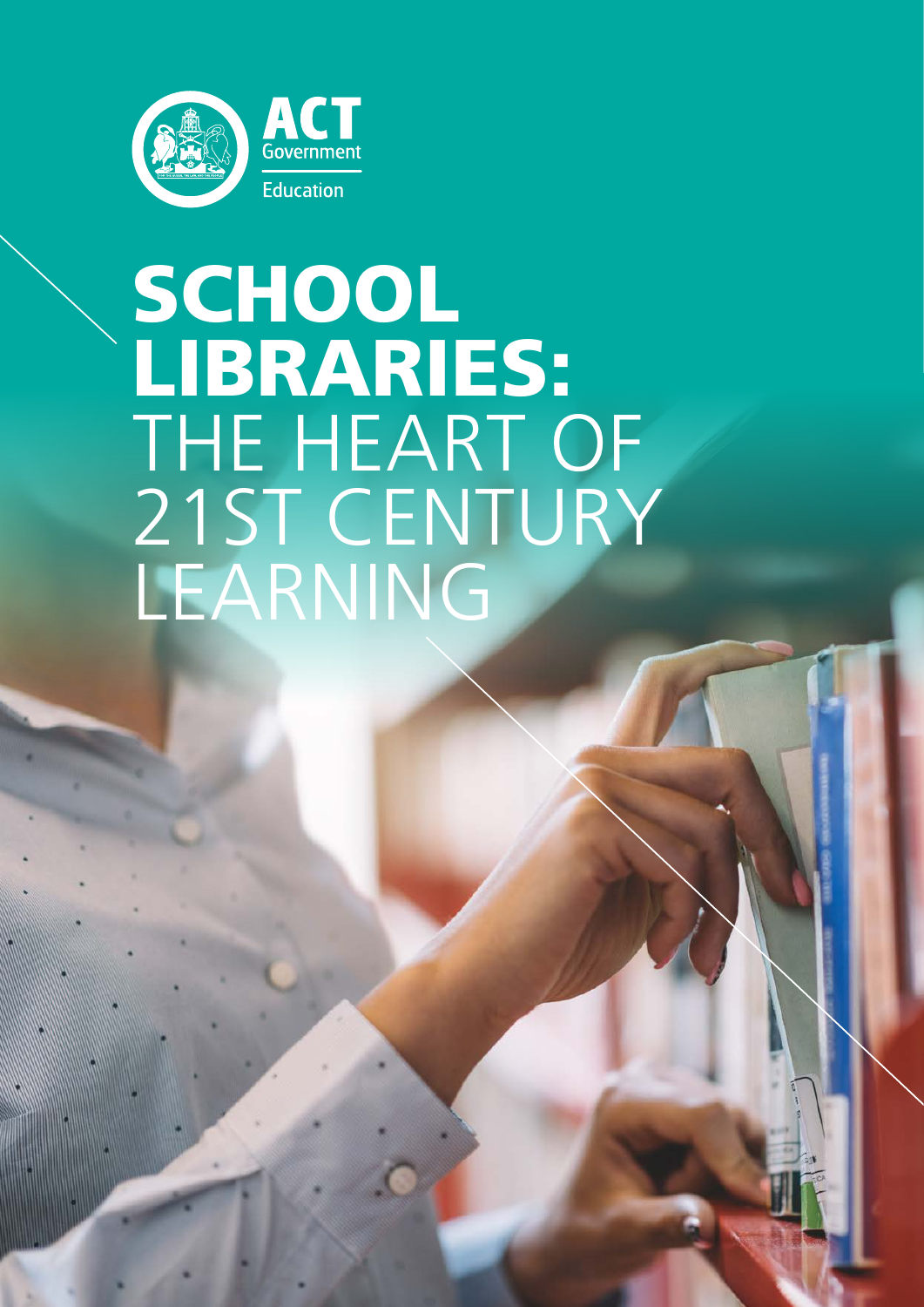#### © Australian Capital Territory 2019

#### **ACCESSIBILTY**

The ACT Government is committed to making its information, services, events and venues as accessible as possible. If you have difficulty reading a standard printed document and would like to receive this publication in an alternative format, such as large print, please phone Canberra Connect on 13 22 81 or email workplace.relations@act.gov.au

If English is not your first language and you require a translating and interpreting service, please phone 13 14 50.

If you are deaf, or have a speech or hearing impairment and need the teletypewriter service, please phone 13 36 77 and ask for Access Canberra on 13 22 81.

For speak and listen users, please phone 1300 555 727 and ask for Access Canberra on 13 22 81.

For more information on these services, visit http://www.relayservice.com.au.

Enquiries: Phone Access Canberra on 13 22 81.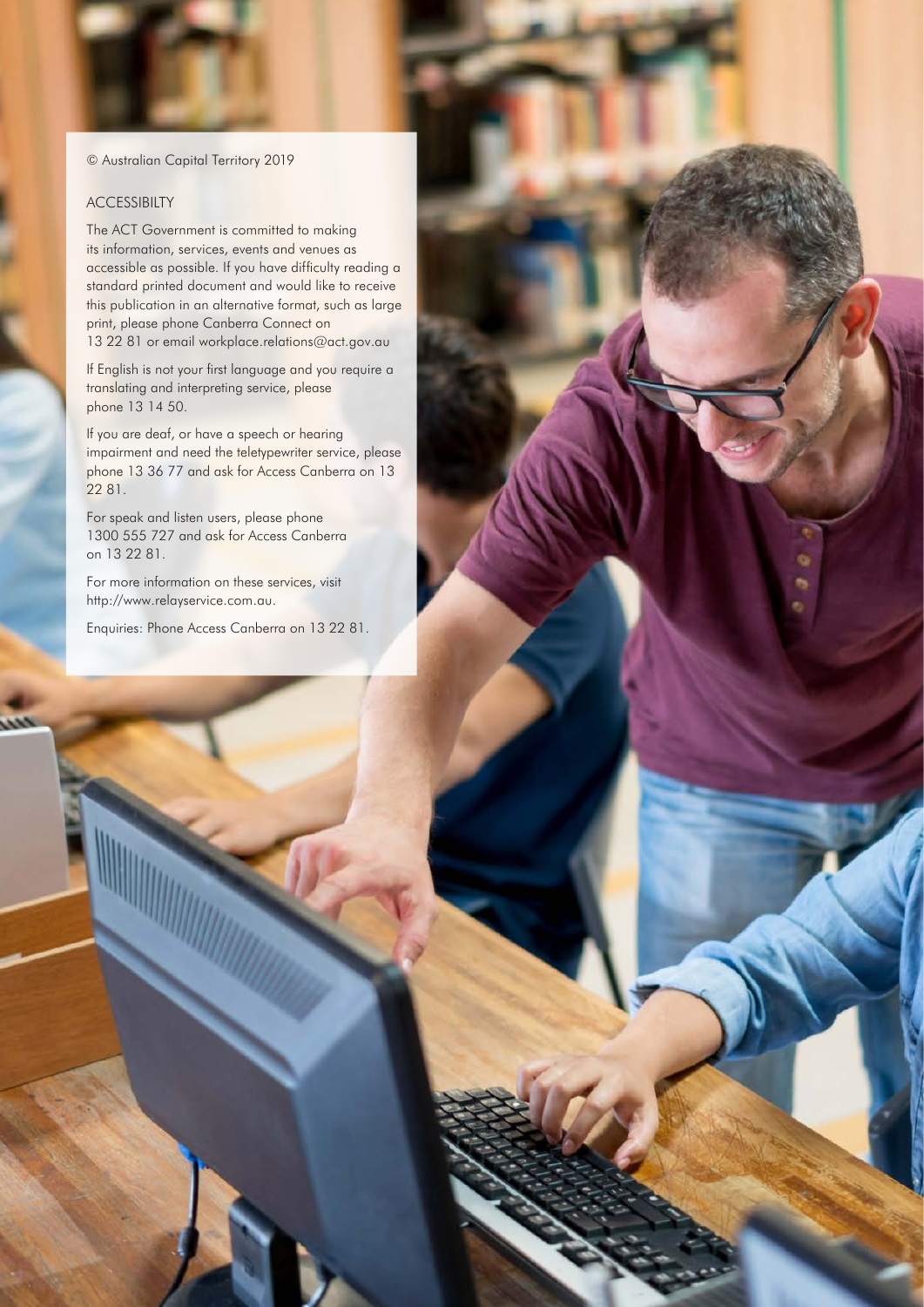

# A message from the Director-General

The ACT Education Directorate is committed to delivering educational services that will empower students to learn for life, through equity, diversity, collaboration and partnerships.

The Directorate recognises the importance of school libraries in enriching the learning environment of all of our students and the wider school community to deliver our goals as outlined in the Directorate's *Strategic Plan 2018-2021*.

Thriving school libraries, facilitated by teacher librarians and library staff, support the delivery of the academic and social curriculum at a student, classroom and school level. Physical and virtual library spaces are inclusive and welcoming, encouraging students and teachers to connect with one another for both learning or recreation.

Teacher librarians, with assistance and support from library staff, provide specialist expertise in literature, information literacy and digital literacy, as well as maintaining a current and relevant library collection.

The School Libraries: *The Heart of 21st Century Learning* provides principals and school communities with a best practice guide in:

- setting up a school library that is a vibrant and welcoming space,
- developing a culture of collaboration in learning between the teacher librarian and teachers in the school that benefit positive student outcomes,
- encouraging students to consume and create knowledge that is robust, with honesty and integrity at heart,
- fostering the "third space" concept of the library as a safe and respectful environment that supports students to thrive in the classroom,
- providing both print and electronic resourcing to all staff, students and the wider school community,
- ensuring cultural diversity in the resources curated and circulated across the school, and
- building information and digital literacy skills.

I encourage our schools to refer to the School Libraries: *The Heart of 21st Century Learning* as a best practice guide in ensuring our school libraries and teacher librarians continue to support our students to be discerning users and creators of knowledge.

Meg Brighton Director-General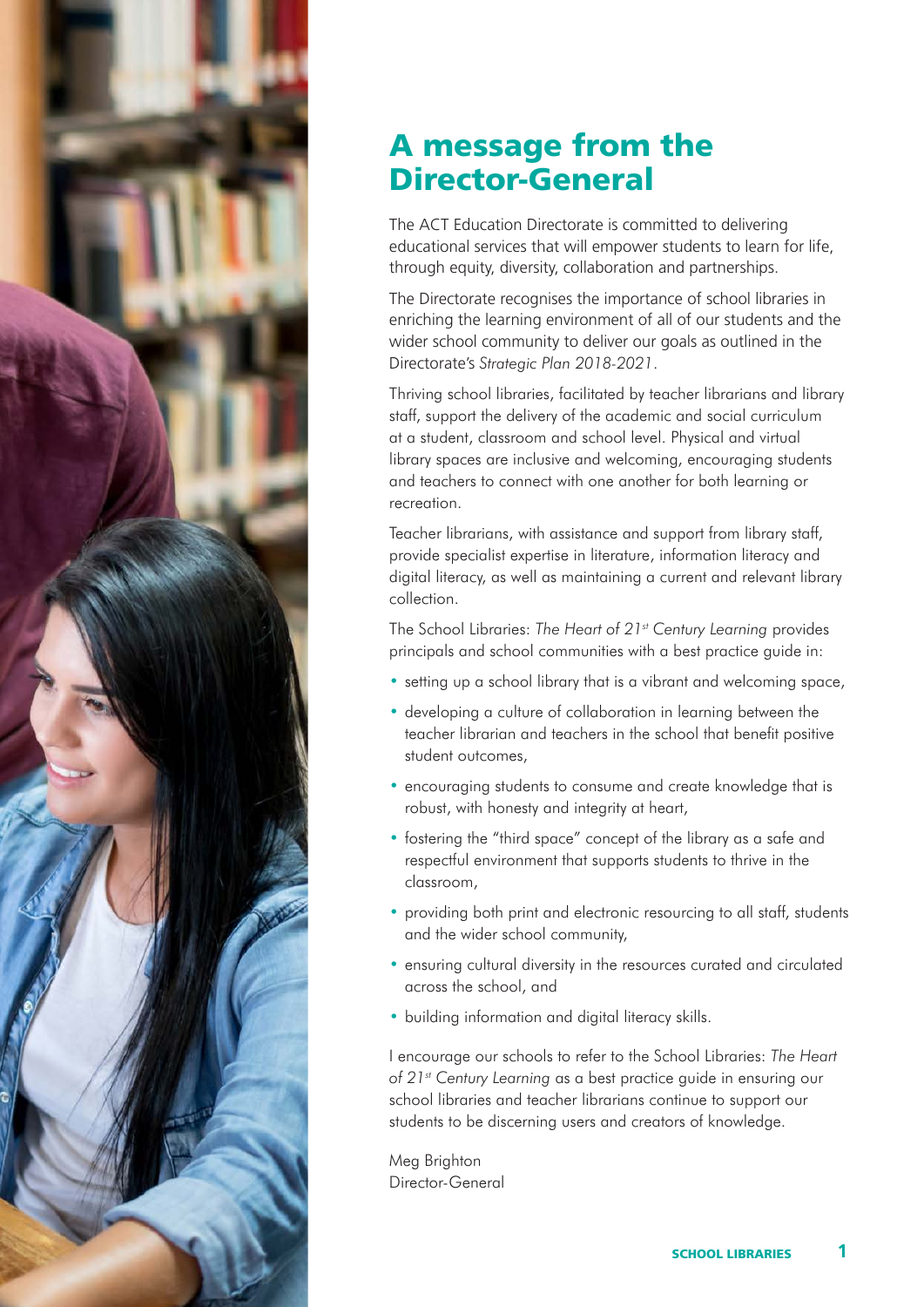# School Libraries: the Heart of 21st Century Learning

Thriving school libraries led by qualified teacher librarians develop 21st century citizens who can locate, evaluate and use information effectively. International and domestic data abounds which confirms that a qualified teacher librarian improves student learning outcomes (including higher NAPLAN scores) regardless of students' socioeconomic status (see reference list). When teaching and learning is transformed by the digital revolution, teacher librarians enhance digital and information literacy, resource the curriculum and help students become critical, creative and collaborative thinkers.

#### *When looking toward the future, expect to see...*

- co-teaching of teacher librarians with classroom teachers (not just parallel teaching or supportive assistance)
- the library program impacting self-directed learning, differentiation, and project-based learning
- the library as the centre of knowledge creation and knowledge consumption
- libraries transform into learning commons
- a virtual learning commons accessible to everyone, at any place and on any device
- the impact of quality information on teaching, learning and student created products
- regular collaboration between technology directors and school librarians
- social media as a platform for students to access information and use library learning commons
- the impact of makerspaces on various aspects of the library learning commons

(Adapted from Scholastic Library Publishing (2015), School Libraries Work!)

# **Teacher librarians have played a leading role in the worldwide movement to integrate makerspaces with teaching and learning in schools.**

Makerspaces foster collaboration, creativity, problem solving and exploration through a STEAM (Science, Technology, Engineering, Arts and Mathematics) focus. Find out more about Makerspaces: http://tinyurl.com/hd7gaqa

*Teacher librarians enhance digital and information literacy, resource the curriculum and help students become critical, creative and collaborative thinkers.*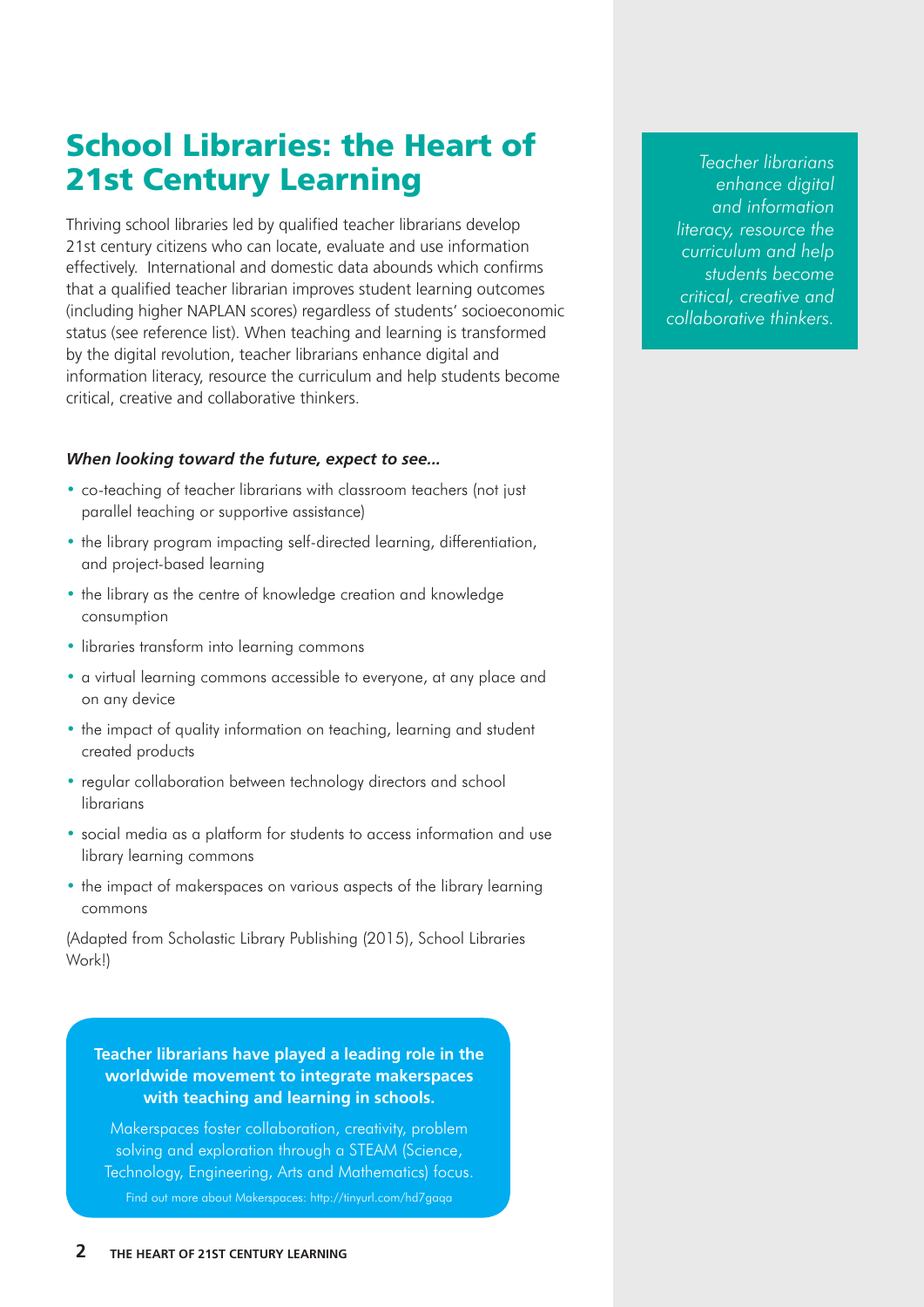# The Expert, The Collection and The School Community

# The Expert

Teacher librarians combine a command of 21st century pedagogies and curricula with expertise in information science: the analysis, collection, classification, manipulation, storage, retrieval, movement, dissemination, and protection of information. Working with a teacher librarian strengthens the skills of classroom teachers and students.

Finding information is not a problem in today's world. The problem is finding USEFUL and TRUSTWORTHY information QUICKLY. The teacher librarian leads the school-wide effort to organise and utilise information to make it valuable and accessible to staff and students.

Working with all staff and all students, teacher librarians have a holistic, 'bird's eye' view of your school and the particular resource needs of your students, staff and families.



Teachers, students and parents come to the teacher librarian when they have a problem they cannot solve themselves. Teacher librarians are trained to solve the hard problems. They make resources accessible to your school community through the library catalogue and other digital curation tools.

Supporting quality teaching and learning

*Working with a teacher librarian strengthens the skills of classroom teachers and students.*

> Teacher librarians have a holistic, 'bird's eye' view of your school and the particular resource needs of your students, staff and families.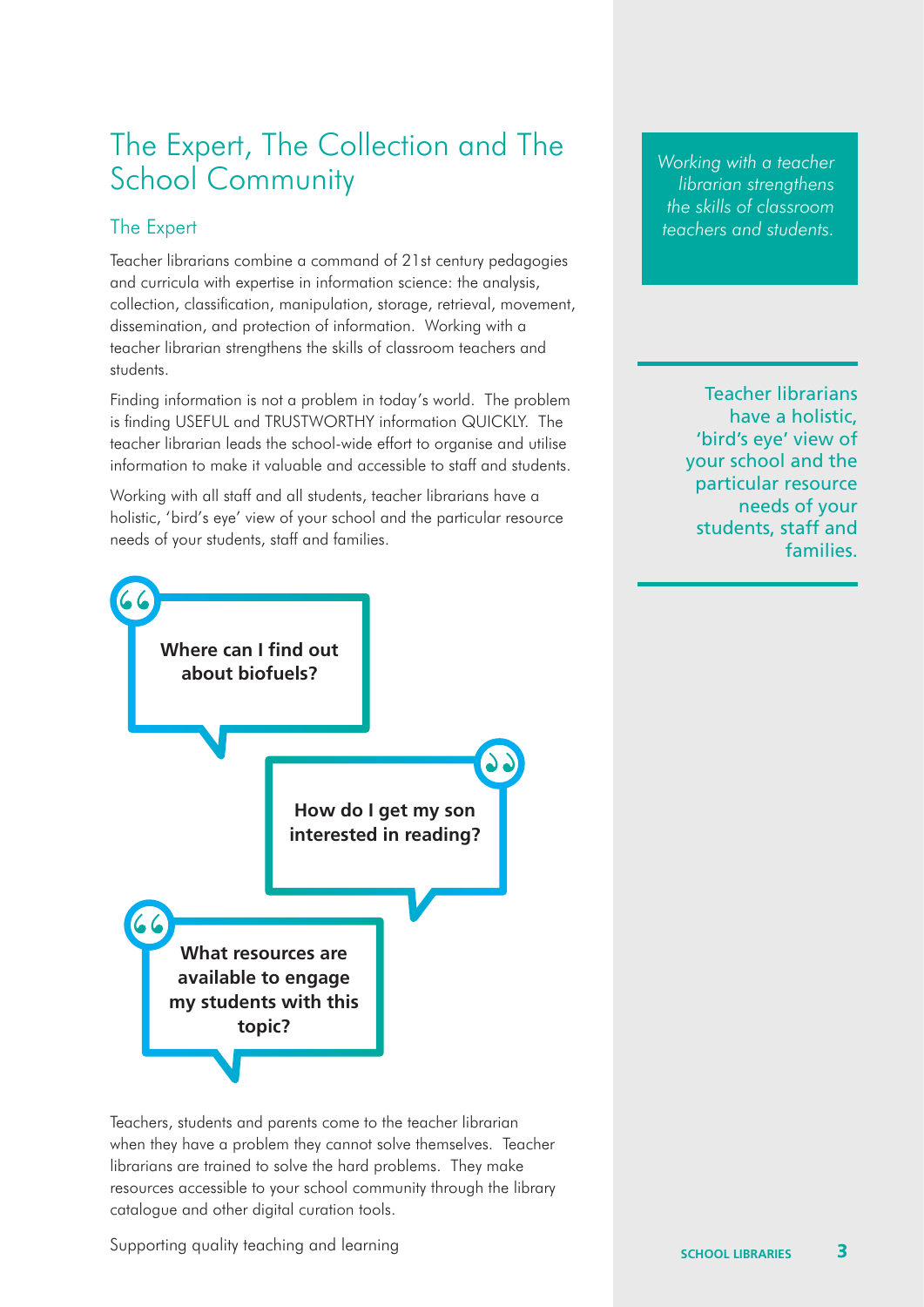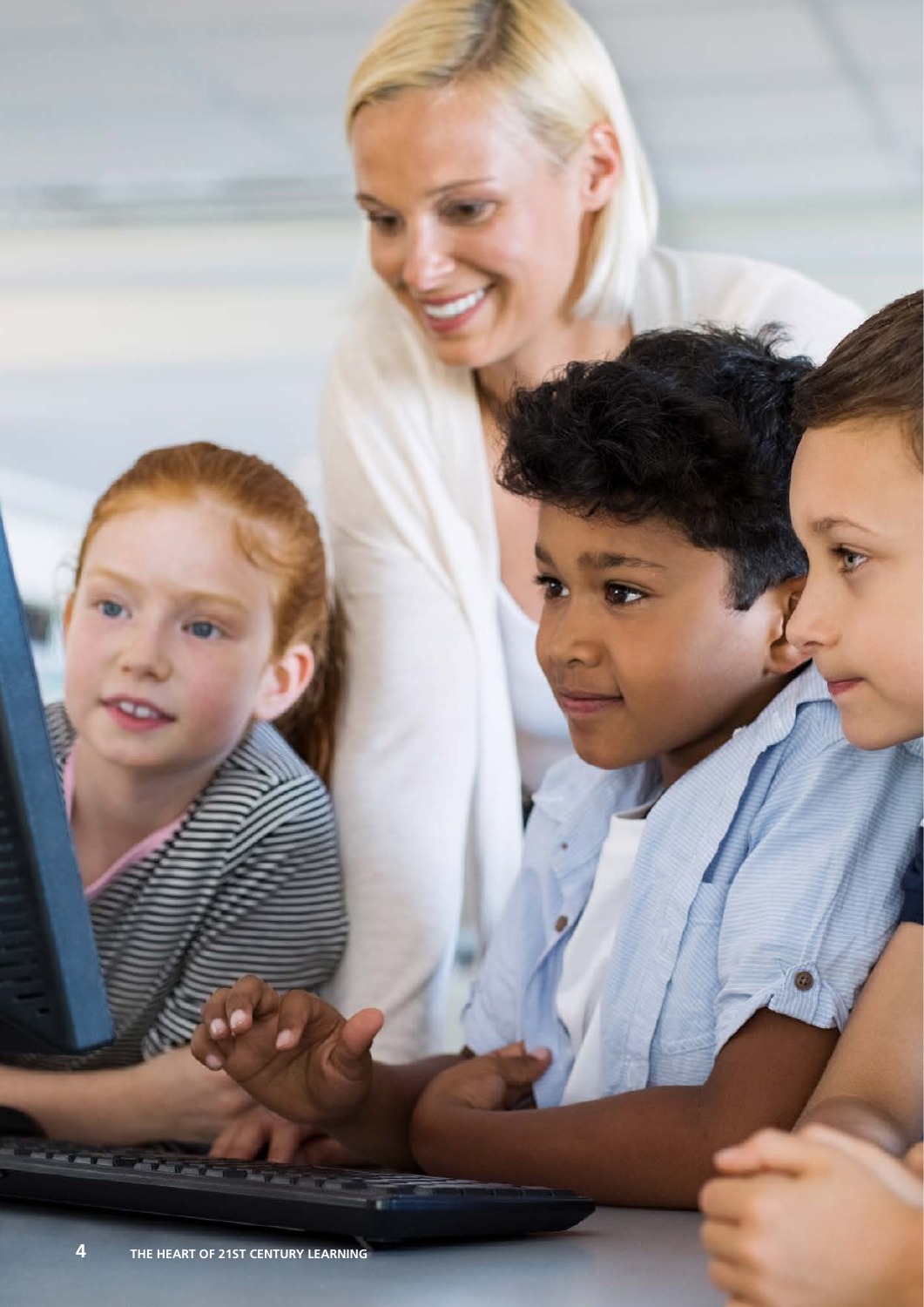Effective teacher librarians make quality teaching a reality across an entire school. The services they provide and the resources they access impact on every teacher and every student. International and Australian research has long shown that student learning outcomes and test scores increase with a qualified teacher librarian on staff (see reference list). Teacher librarians also help collect, collate and share assessment data across multiple curriculum areas and the General Capabilities to assist with teaching and learning.

Teacher librarians collaborate across schools, sectors and systems. They use social media and email listservs to connect with and build professional relationships with experts in Australia and around the world in a range of curriculum areas.

#### Qualifications matter

If, as a school leader, you are having difficulty recruiting a qualified teacher librarian, this is an opportunity to build capacity in your staff. Shoulder tap the teacher who thinks about the 'big picture', who has an interest in emerging technologies and what they mean for student learning, and who builds professional relationships with everybody. As soon as they start their Masters degree, your teachers and students will reap the rewards!

#### TEACHER LIBRARIAN QUALIFICATIONS INCLUDE:

- **• Graduate Diploma of Applied Science** (Library and Information Management)
- **• Graduate Diploma of Education** (Teacher Librarianship)
- **• Master of Applied Science** (Library and Information Management)
- **• Master of Applied Science** (Teacher Librarianship)
- **• Master of Education** (Teacher Librarianship)
- **• Master of Information Services** (Teacher Librarian)

*The services teacher librarians provide and the resources they access impact on every teacher and every student.*

# **The Collection**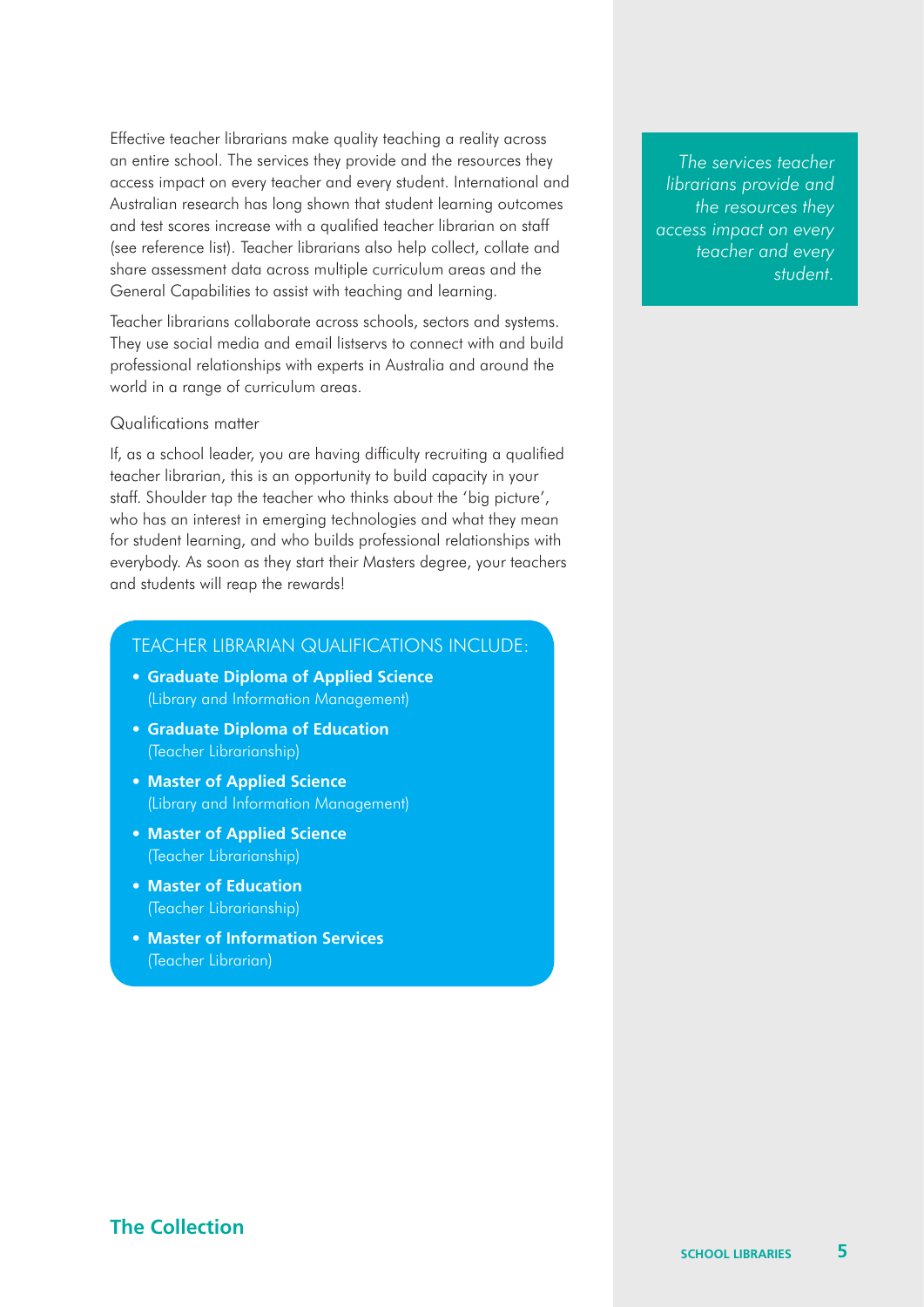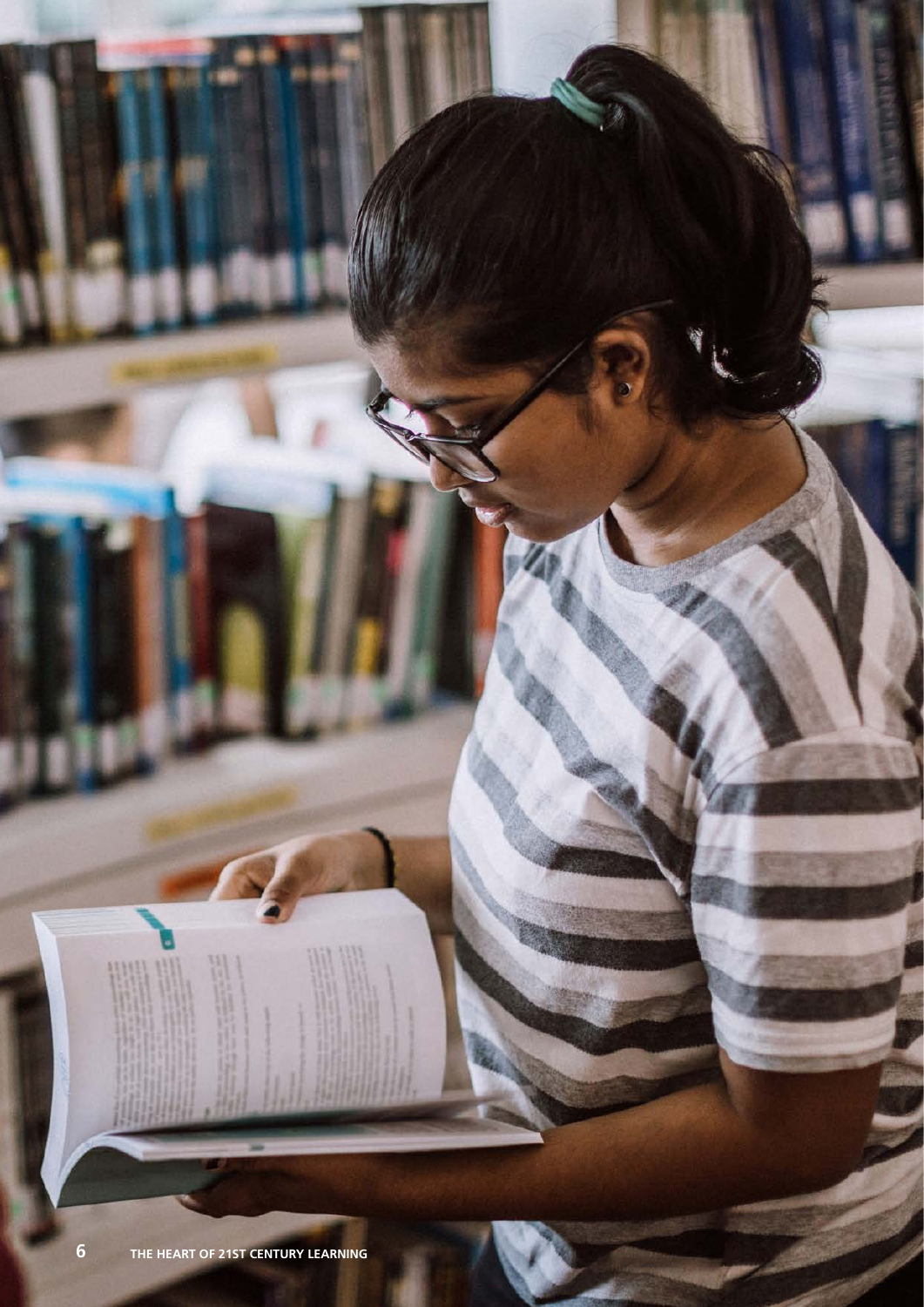# **Contemporary teaching and learning resources**

Teacher librarians use professional selection criteria to make resourcing choices that keep your library collection current and relevant to the curriculum and your school context. Teacher librarians are professional curators - they select only the most useful resources for teaching and learning. This saves time for your teachers and your students. No more basic Google searches to 'recreate the wheel' every semester.

Teacher librarians use the latest technologies to connect their school community (teachers, school support staff, students and their families) to quality resources. They establish and maintain links to local, national and global education networks, ensuring your school maintains a position at the cutting edge of worldwide resourcing and technological trends.

#### Targeting information to your student community

Every school community is unique. Teacher librarians carefully select physical and digital resources to personalise your school's collection for your community. They engage in a constant process of evaluation and critique of resources to ensure items that detract from a quality collection are weeded out. Teacher librarians know your collection inside out and can quickly match a library user with the best resource for a specific need.

Students feel validated when their life experiences are shown in literature. The teacher librarian identifies and finds resources to support and represent the diverse groups within the school community.

# Mastering the digital environment

A tsunami of information is available online. However, much of this content is:

- not free
- not for children
- not to be believed without considered evaluation.

Teacher librarians help students and teachers navigate an information-abundant world to efficiently locate reliable, authoritative and meaningful resources. As experts in information and communication technologies, they help students define, access, manage, integrate, evaluate, create, and communicate ethically and intelligently. These are skills that can seem easy, but in fact can be quite difficult and should be explicitly taught.

# The School Community

Teacher librarians use professional networks to ensure your school maintains a position at the cutting edge of worldwide resourcing and technological trends.

*Teacher librarians carefully select and organise physical and digital resources to personalise your school's collection for your community.*

Teacher librarians help students and teachers to efficiently locate reliable, authoritative and meaningful resources in an information-abundant world.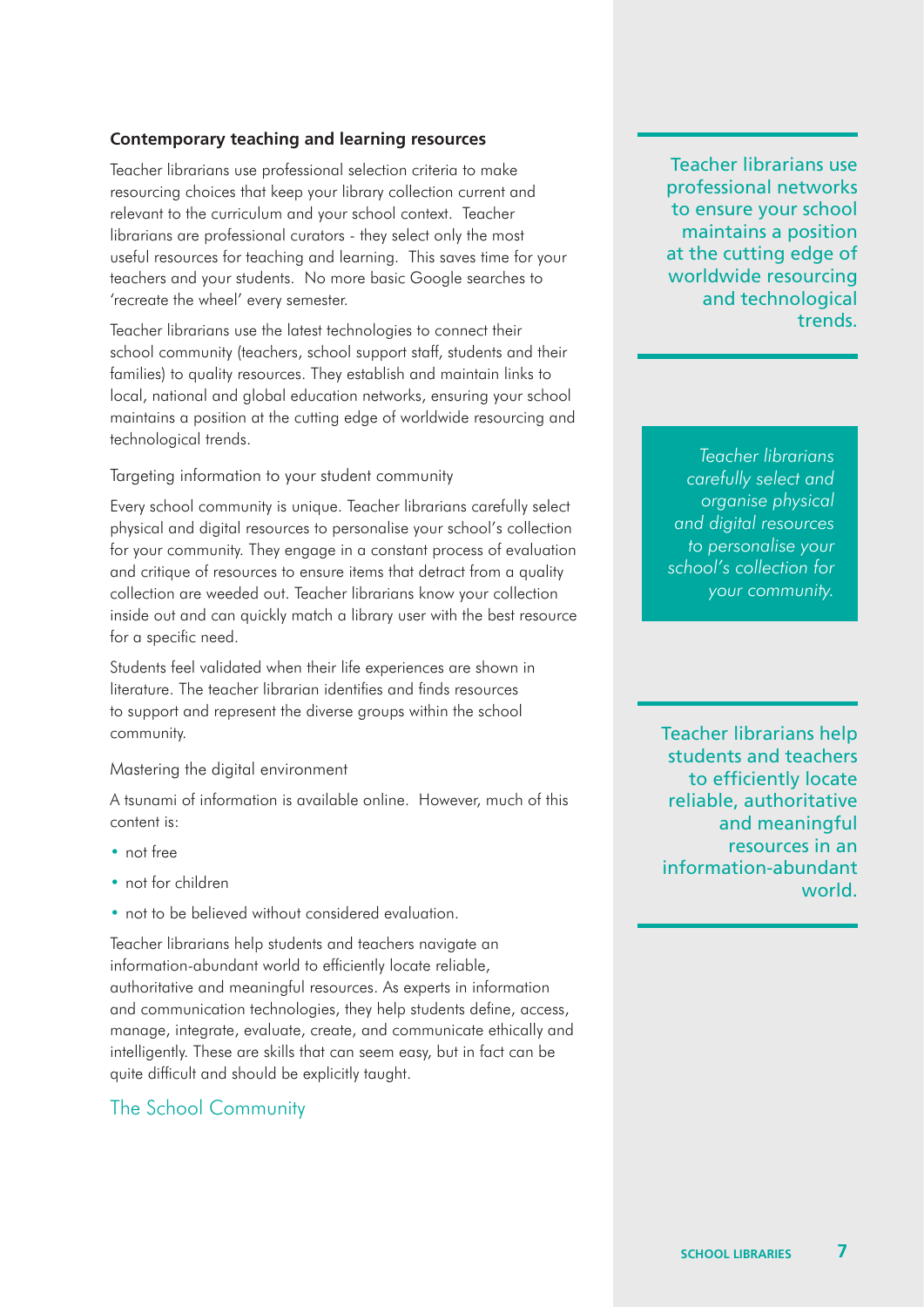# Differentiation in Practice

Schools with a teacher librarian are quickly connected with targeted, multimodal, differentiated resources for the diverse learning interests and needs of your students, including those with:

- English as an additional language or dialect
- different cultural backgrounds, including Aboriginal and Torres Strait Islander peoples
- giftedness
- learning difficulties
- disabilities

The support and counsel of teacher librarians greatly enhances classroom teachers' capacity to skillfully embed the Australian Curriculum inquiry skills and General Capabilities into their lessons. Teacher librarians are the information specialists who support teachers by collaborating to design tasks and team teach lessons targeting the skills 'just in time' when they are most relevant to students.

*Teacher librarians' broad overview of the curriculum enables them to provide targeted differentiation and resourcing support to staff, students and parents*

# TEACHER LIBRARIANS PERSONALISE THEIR SERVICES TO THE NEEDS OF:

- **• the new and the experienced teacher**
- **• the keen and the reluctant reader**
- **• the skilled and the overwhelmed learner**
- **• individuals, teams, and groups across the school community**

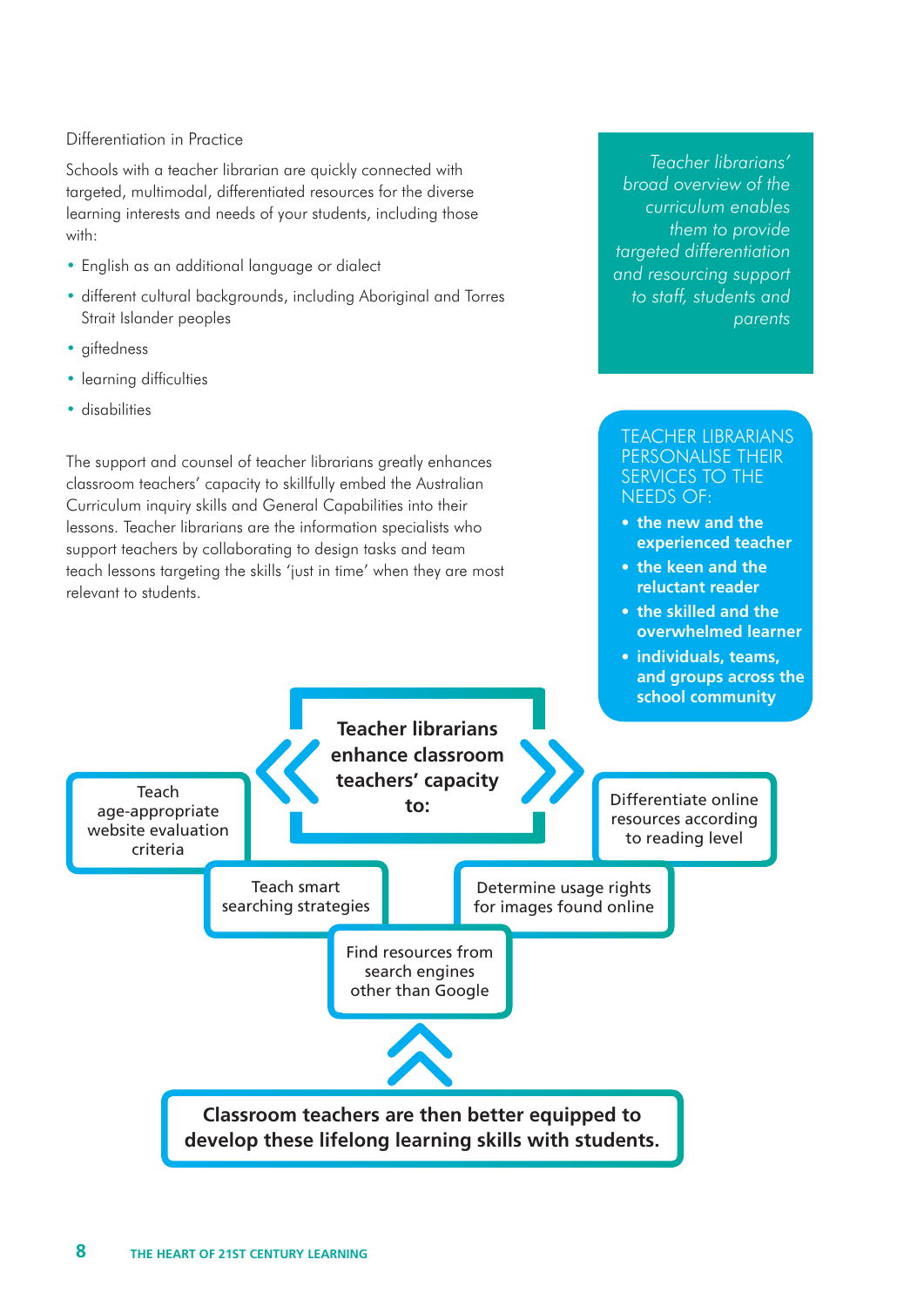# **Using metadata to make your collection appealing and accessible**

Metadata is information about the information you possess. Teacher librarians know that personalised, effective metadata saves time and energy. When the library catalogue has quality metadata, teachers and students find what they need with one or two clicks. When the metadata is poor, those same teachers and students leave the library feeling frustrated and disappointed because they cannot find what they need (even when it is actually there!)

# **Making School Libraries Work Takes Commitment**

# **Support from School Leaders is Critical to Success**

The effectiveness of school library programs depends a great deal on the administrative support they receive. Recent research shows a strong relationship between student outcomes and the degree to which the principal values and supports the library media program (see reference list). Support for the role of school libraries and qualified school library staff can take many shapes, some with low or no cost that can be started immediately and others that might require longer-term strategic planning and funding.

# **Resource management time**

Resource management time is crucial for the teacher Iibrarian to manage, facilitate and develop the library's resources.

Resource management includes the following activities:

- Locating, selecting and ordering resources to support teaching and learning
- Employment of strategies to maximize access to print and electronic resources
- Original cataloguing (creating personalised, high-quality metadata)
- Collection analysis and weeding to ensure the library collection meets the needs of the school community
- Development and administration of resource budgets and reporting to school administration
- Development, documentation and review of library resource centre policies to reflect school and system priorities
- Day-to-day administration of the collection (when no library technician, assistant, or volunteer support is available). This includes loans, returns, losses, shelving, SCIS cataloguing, book covering, resource repairs

*Teacher librarians create personalised, effective metadata to save time and energy.*

School leaders and teacher librarians should negotiate sufficient time for resource management to occur during the working week.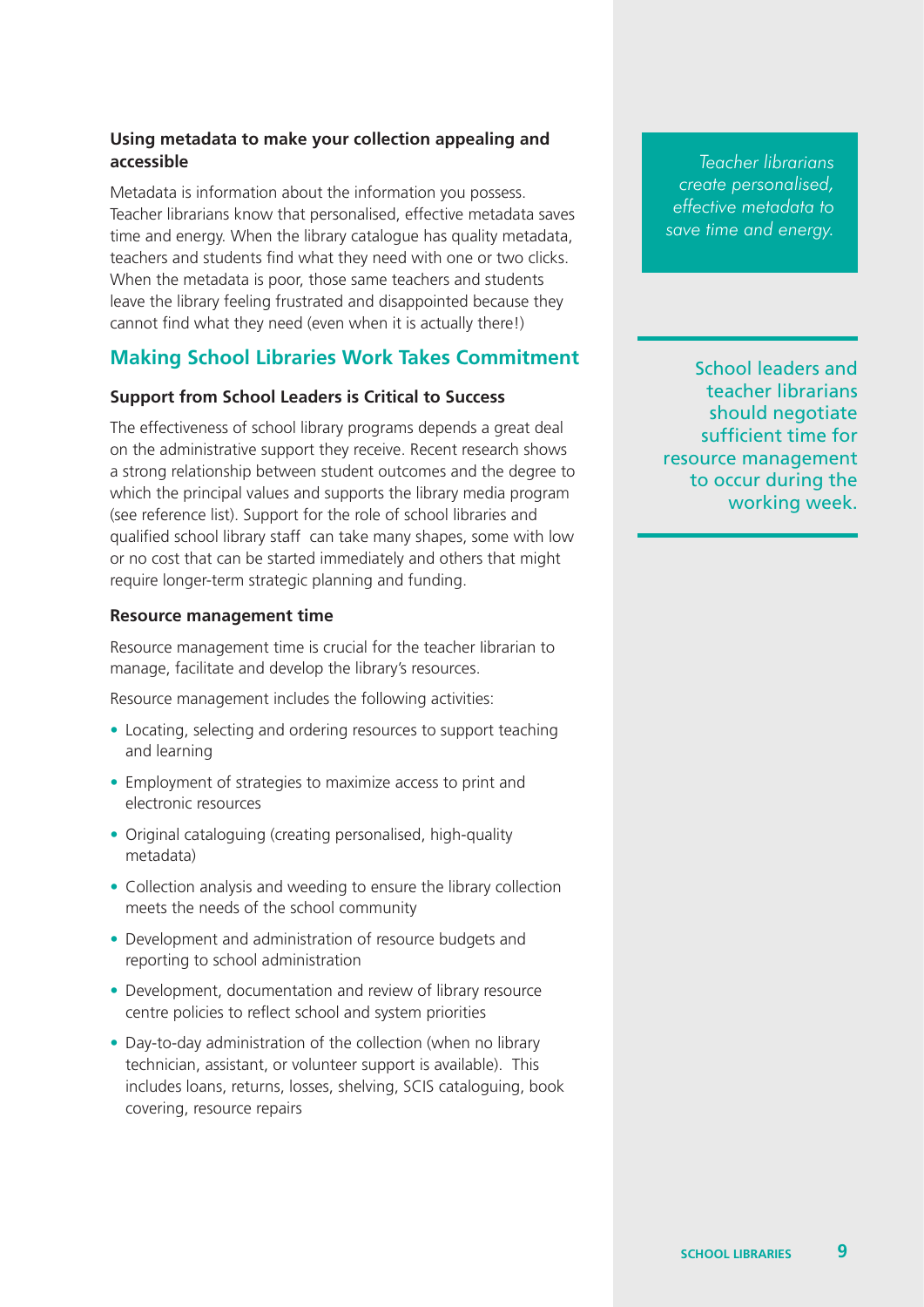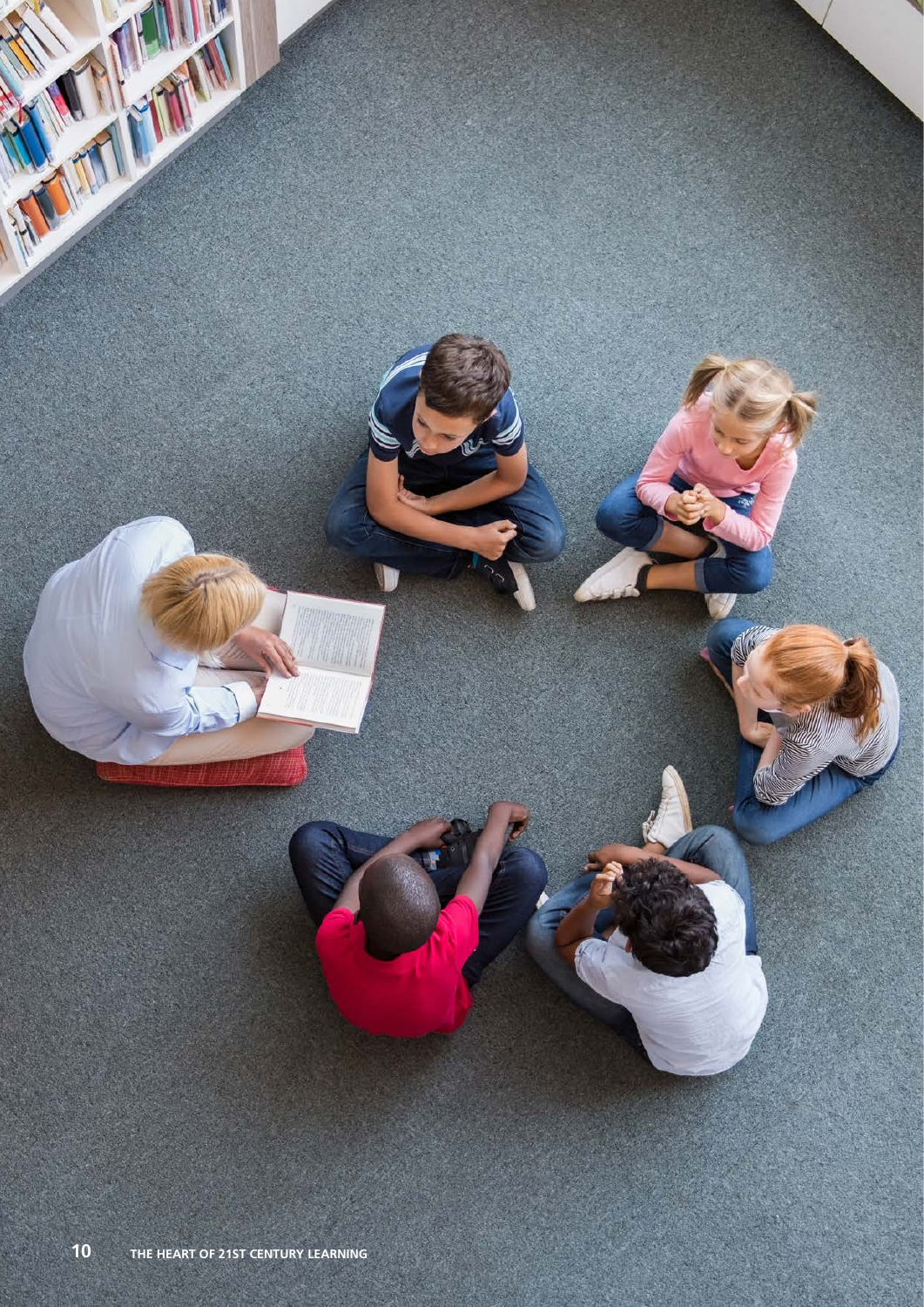# **Face-to-face teaching time**

Teacher librarian face-to-face teaching includes time for student contact and consultation in the library P5.1.2 (c) of the ACTPS Education Directorate (Teaching Staff) Enterprise Agreement 2018-2022, p.106. The following types of activities constitute teaching: lessons in the library; release programs; teaching groups in co-operation with other teachers (eg. co-operative planning and teaching); working with students and teachers undertaking individual research or otherwise using library resources. If the library is open before or after school with the teacher librarian on duty, this counts towards the teacher librarian's face-to-face teaching hours.

# **Lunch breaks**

Teacher librarians are entitled to a lunch break in the same manner as other teachers: 'The minimum break over a school day is 30 minutes, which is separate from normal release time' P1.6 of the ACTPS Education Directorate (Teaching Staff) Enterprise Agreement 2018-2022, p.105. To ensure teacher librarians access appropriate breaks, duty in the library during lunchtimes should be shared between all staff on the playground duty roster (and not default to the teacher librarian).

# **Relief Teaching**

Effective teacher librarians positively impact the learning outcomes of all students. Removing teacher librarians from their teaching and administrative duties for the purpose of relief teaching diminishes their ability to perform their role and deliver the associated benefits to students and colleagues.

# **The role of library technicians and assistants**

Teacher librarians can only operate at their highest level if they are supported by library support staff. A well-run library requires work to be done at a variety of levels, and only when the ongoing operational levels are taken care of can the teacher librarian provide the full suite of library services.

# **21st Century Learning**

Students must become savvy information interpreters and creators as well as critical, creative and collaborative thinkers if they are to meet the demands of a 21st century life. The research base strongly supports the role that teacher librarians play in improving student learning outcomes and in building the capacity of staff to teach essential 21st century skills.

*Duty in the library during lunchtimes should be shared between all staff on the playground duty roster.*

*Schools that invest in well-staffed school libraries reap the benefits of quality services and resourcing, ensuring their staff and students are best equipped for the digital age.*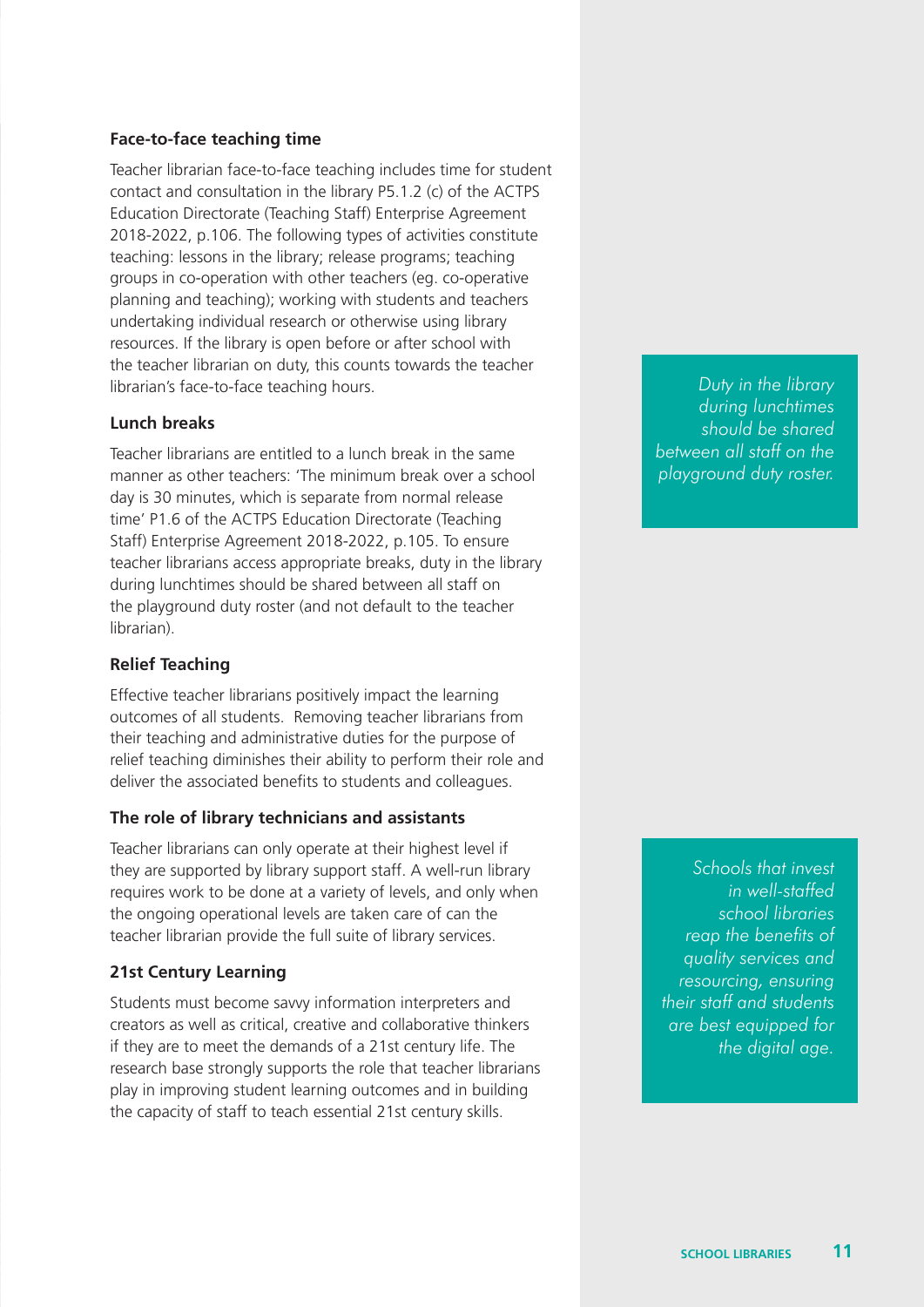# **Research base for the impact of teacher librarians and school libraries**

#### **General Information**

Australian School Library Association [ASLA]. (2012) *What is a Teacher Librarian?* Retrieved from https://www.asla.org.au/what-is-a-teacher-librarian

• The Australian School Library Association website is worth exploring for general information and research.

ASLA. (2012). *ASLA Policies*. Retrieved from http://www.asla.org.au/asla-policies

*• Guided inquiry and the curriculum*, *Information literacy*, *Joint statement on school libraries and teacher librarians*, *School library funding, Standards* and *Teacher librarian qualifications* are particularly worth a look.

ALIA website: Australian Library and Information Association. (n.d.). *Careers in libraries and information science*. https://alia.org.au/employment-and-careers/careers-libraries-and-information-science

• A useful explanation of the various roles and qualifications for different library workers.

School Library Association of South Australia. (2008). *The role of the teacher librarian*. Retrieved from http://www.slasa.asn.au/Advocacy/rolestatement.html

• This is a brief, helpful breakdown of the different elements of being a teacher librarian.

'At a Glance' Information

American Association of School Librarians [AASL]. (2013). *100 Things Kids Will Miss If They Don't Have a School Librarian in Their School* http://www.ala.org/aasl/sites/ala.org.aasl/files/content/aaslissues/advocacy/100\_Things\_ Poster.pdf

• This poster covers both academic and socio-emotional benefits of having access to a teacher librarian. It was developed through a variety of sources including research conducted by the Partnerships Advancing Library Media (PALM) Center at Florida State University.

Library Research Service. (2013). *School Libraries and Student Achievement*. Retrieved from http://www.teacherlibrarian.com/2013/04/17/april-2013-poster-school-libraries-student-achievement/

• An infographic summarising research findings over the previous 20 years and identifying the school library characteristics associated with better test scores.

Research - Teacher librarians in the 21**st century**

Godfree, H. & Neilson, O. (2018). **School Libraries Matter! The missing piece in the education puzzle.** In *Access, 32*(1), pp. 28-41. Retrieved from https://studentsneedschoollibraries.org.au/wp-content/uploads/Holly-Godfree-and-Olivia-Neilson-ACCESS-March-2018-editors-note.pdf

• This article provides a discussion of Australia's declining performance in national and international testing whilst the nation has simultaneously experienced a reduction in staffing levels of qualified teacher librarians. It examines the skills Australian students will need for the future and highlights how school library staff and services support these skills. The results of an ongoing study into library staffing levels in Australian Capital Territory (ACT) schools are shared and discussed.

Pennsylvania School Library Project [Pennsylvania School Librarians Association, Health Sciences Library Consortium and Education Law Center of Pennsylvania]. (2012). *Creating 21st-century learners: A report on Pennsylvania's public school libraries.* Retrieved from http://lgdata.s3-website-us-east-1.amazonaws.com/docs/2788/580001/ Creating21stCenturyLearners\_LibraryDataReport.10.17.12.pdf

• This research looked at the impact that a full time, qualified teacher librarian has upon reading test scores and found that the significant positive impact is independent of socio-economic status, race/ethnicity and/or disability status. It also examines other factors such as collection size, access to digital resources and funding with regard to student achievement.

Hay, L. & Todd, R. (2010). *A School Libraries Futures Project: School Libraries 21C*. Retrieved from http://www.curriculumsupport.education.nsw.gov.au/schoollibraries/assets/pdf/21c\_report.pdf

• Commissioned by the School Libraries and Information Literacy Unit, Curriculum K-12 Directorate and NSW Department of Education and Training summarises an online discussion gathering information about the future of school libraries.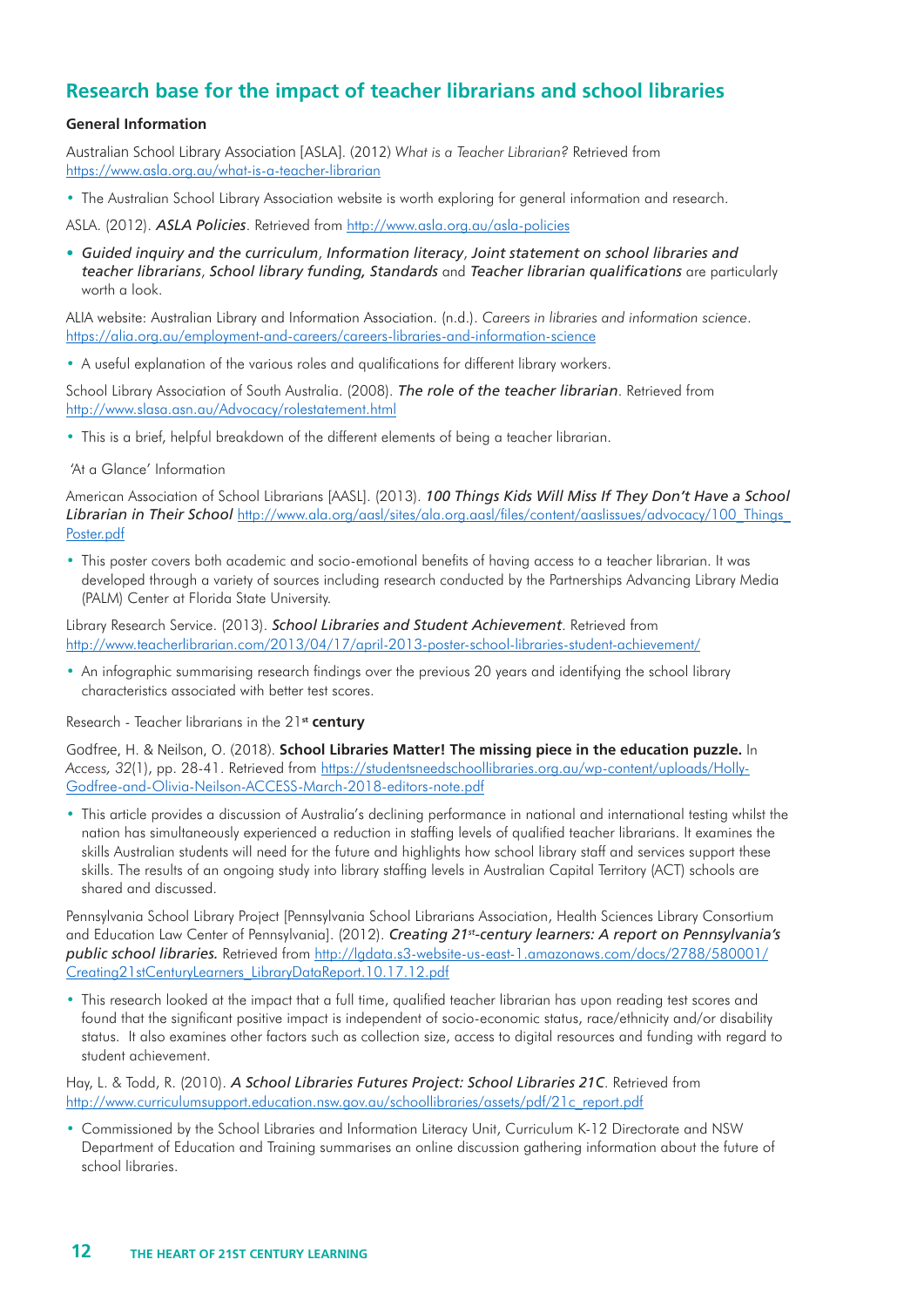Australian research – Teacher librarians and student learning outcomes

Softlink. (2019). 2018 The Softlink Australia, New Zealand, and Asia-Pacific School Library Survey Report. Retrieved from https://www.softlinkint.com/downloads/2018\_Softlink\_Australian\_and\_New\_Zealand\_School\_Library\_Survey\_ Report.pdf

• Now in its seventh year, this Australian survey (from last year) connects well-resourced libraries with higher student learning outcomes and higher NAPLAN scores. This aligns with the wealth of international data that supports this connection.

Hughes et al. (2013). School libraries, teacher-librarians and literacy at Gold Coast schools: Research findings. Synergy, 11(2). Retrieved from https://eprints.qut.edu.au/63170/1/Synergy-FINAL-2013.pdf

• This article summarises a research study conducted in Australian schools on the Gold Coast and explores the contribution that school libraries and teacher librarians make to literacy development.

House Standing Committee on Education and Employment. (2011). *Inquiry into school libraries and teacher librarians in Australian schools*. Retrieved from http://www.aph.gov.au/parliamentary\_business/committees/ house of representatives committees?url=ee/schoollibraries/report.htm

• This report summarises the recent federal inquiry into school libraries and teacher librarians.

Merga, M. K. (2019). How do librarians in schools support struggling readers?. English in Education, 53(2), 145– 160. Retrieved from https://doi.org/10.1080/04250494.2018.1558030

International research – Teacher librarians and student learning outcomes

Lance, K. C. & Hofschire, L. (2012). *Change in school librarian staffing liked with change in CSAP reading performance, 2005 to 2011*. Retrieved from http://www.lrs.org/documents/closer\_look/CO4\_2012\_Closer\_Look\_Report.pdf

• This report from Colorado, USA, examines changes in standardised test scores of students over time as they are influenced by changes in levels of school library staffing (including the qualifications of the staff).

Pennsylvania State Board of Education. (2011). *Pennsylvania school library study: Findings and*  recommendations. Retrieved from http://paschoollibraryproject.org/schlibresearch

• This study confirms that qualified teacher librarians are associated with higher reading and writing test scores and also that this positive impact is independent of demographic and economic differences among students.

Francis, B. H., Lance, K. C., & Lietzau, Z. (2010). *School librarians continue to help students achieve standards: The third Colorado study (2010)*. Retrieved from http://www.lrs.org/documents/closer\_look/CO3\_2010\_Closer\_Look\_Report.pdf

• This study of the impact of school libraries and librarians on student test performance provides evidence of the value of highly qualified librarians, especially at the primary school level. The study also documents not only the impact of school libraries and teacher librarians on how high or low students' test scores are, it also examines their impact on low-performing as well as high-performing students in standardised tests - relevant to those concerned about closing the achievement gap between 'have' and 'have not' students.

Scholastic Library Publishing. (2015). *School Libraries Work! A Compendium of Research Supporting the Effectiveness of School Libraries*, 2016 edition. Retrieved from http://www.scholastic.com.au/assets/pdfs/school-libraries-work.pdf

• This American publication summarises research findings of about ten years of school library-related research.

Todd, R. J. & Kuhlthau, C. C. (2005). *Student learning through Ohio school libraries, Part 1: How effective*  school libraries help students. Retrieved from https://www.researchgate.net/publication/265043672\_Student Learning Through Ohio School Libraries Part 1 How Effective School Libraries Help Students

• This paper gives a summary of research into 39 school libraries in Ohio with students from years 3 to 12.

Todd, R. J. and Kuhlthau, C. C. (2005). *Student Learning through Ohio School Libraries, Part 2: Faculty Perceptions of Effective School Libraries.* Retrieved from https://www.mindmeister.com/generic\_files/get\_file/356322?filetype=attachment\_file

• This paper focuses on the perceptions of school principals and teaching faculty in relation to the school library and the helps it provides to students. Set against a brief review of current literature, it examines data provided by 879 faculty in 39 elementary, middle and high schools of Ohio as part of the Student Learning through Ohio School Library research study.